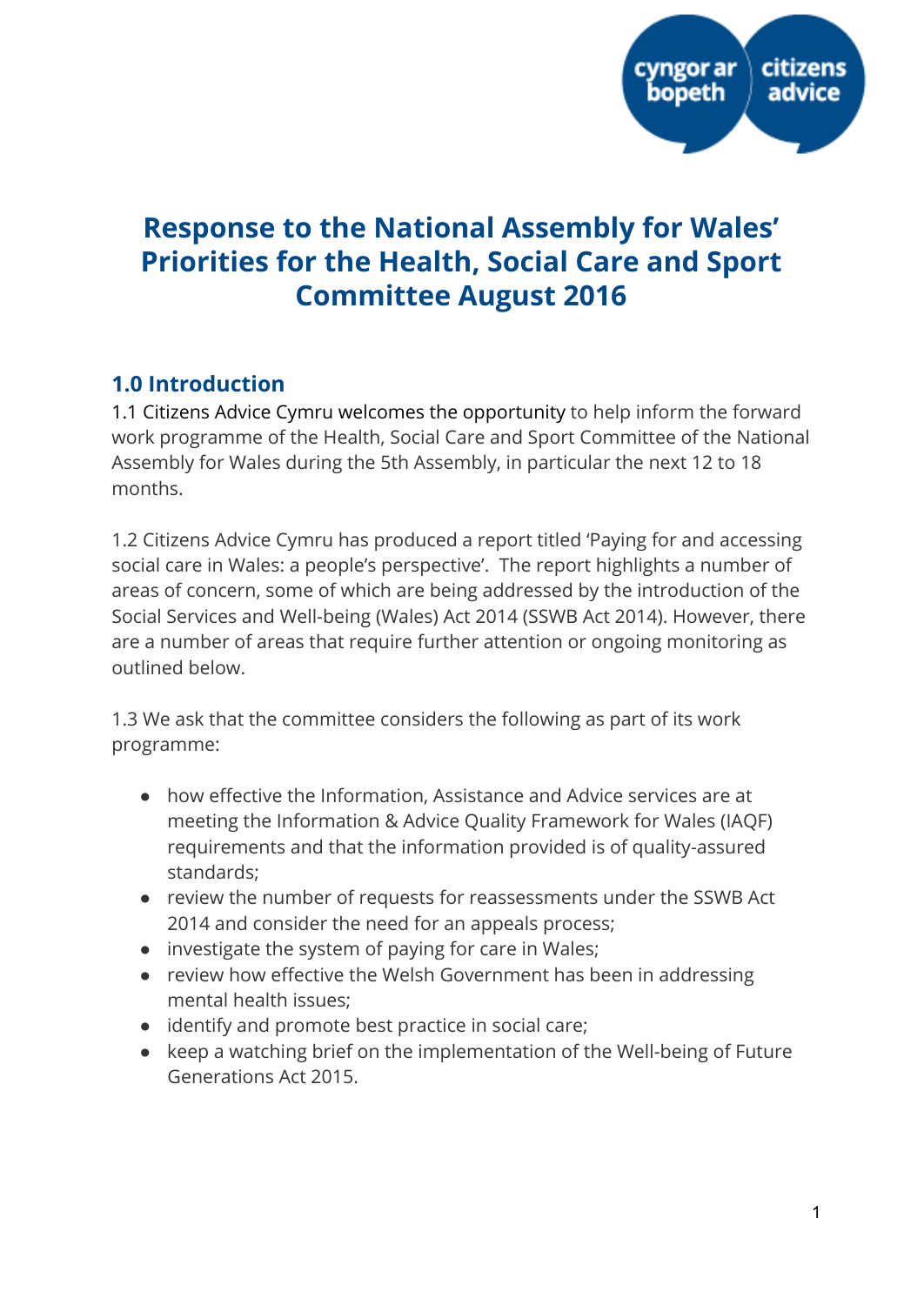

# Citizens Advice Cymru forward work programme recommendations

### Information and Advice

1.4 We welcome the requirement under the SSWB Act 2014 for local authorities to establish Information, Advice and Assistance (IAA) services. The services are seen as central to the success of the transition to the care and support system under the Social Services and Wellbeing (Wales) Act 2014. Code of practice on Part 2 of the SSWB Act 2014 which covers the IAA services places an emphasis on ensuring the services are accessible, we fully support this. Citizens Advice Cymru believe this should be kept under review to ensure the service remains fully accessible, in particular, for those who are digitally excluded to ensure they do not experience any detriment as a result.

1.5 In addition, IAA services are required to meet national standards for the provision of information and advice as set out in the Information & Advice Quality Framework for Wales (IAQF). We believe the Committee should consider how effective the IAA services are at meeting the IAQF requirements and that the information provided is of a quality-assured standard. Our research showed that people did not know where to go to access information and advice and how best to use the information and advice to help them. Ensuring the IAA services are easy to access and provide quality-assured information and advice will be key to the success of the SSWB Act 2014.

# Appeals and Complaints

1.6 Clear and accessible appeals and complaints procedures are essential to ensure information and services meet the needs of the people who use them and identify any problems or issues that need addressing. Unlike the English Care Act 2014, the SSWB Act 2014 does not contain an appeals process, but individuals can request a review or re-assessment of eligibility decisions in certain circumstances. We do not believe this is sufficient nor will it ensure people in need of support get help at the right time.

1.7 Our research shows people are reluctant to appeal a decision or make a complaint about decisions regarding social care services or public services more generally, nor will they be likely to request a reassessment. We believe this could have a negative impact on people's health and well-being.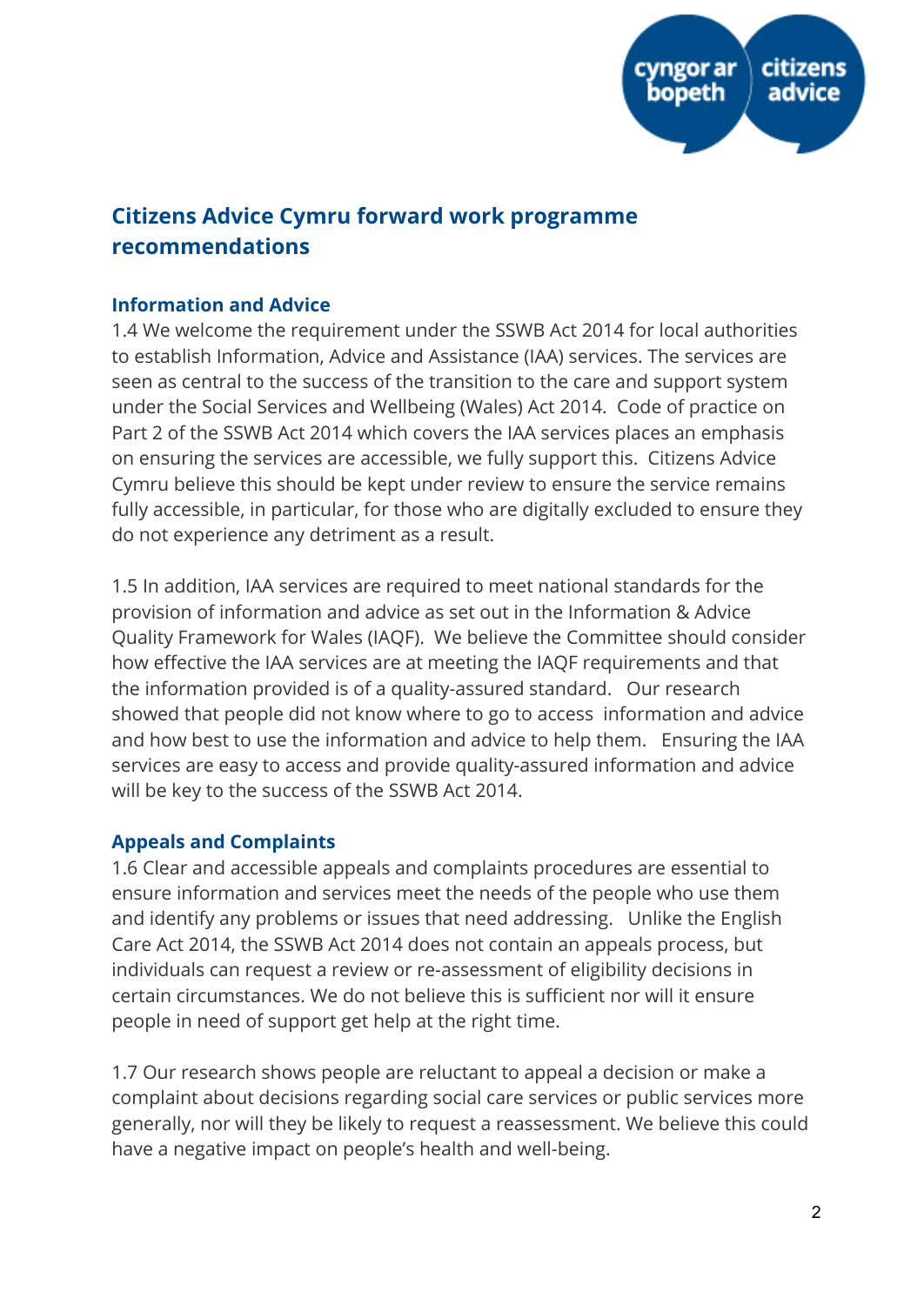

1.8 The Health and Social Care Committee of the 4th Assembly highlighted the need to closely monitor how the SSWB Act 2014 is implemented. Mark Drakeford, the then Minister for Health and Social Services, committed to evaluate the Act in the Fifth Assembly, focusing on assessment and eligibility to determine whether the objectives are being met. We believe the committee should prioritise this and agree a timeline for review, including the numbers of reassessments requested or carried out.

#### Paying for care

1.9 A further issue for consideration by the Committee is how residential care is paid for in Wales. This was due to be reformed in April 2016, however, delays to reforms in England and the ongoing reforms to the welfare system resulted in an announcement to delay reforms in Wales. Given the increase in the number of people expected to require care in a residential setting to increase significantly, Citizens Advice Cymru believe the committee should investigate the system of paying for care, using existing evidence to make recommendations to Welsh Government on moving forward with reforms prior to April 2020 when the UK government is expected to introduce changes for England.

#### Mental Health

1.10 One of the Welsh Government's priorities is to improve the mental health and well-being of people in Wales. The committee should look at how active the Welsh Government has been in addressing this priority and consider what more can be done to ensure services across Wales including social services, financial capability support, domestic abuse provision and victim support are integrated to identify and support those with mental health issues.

1.11 In our response to the Welsh Government consultation on the mental health delivery plan we asked for the delivery plan to be updated to include:

1.12 Clearer cross referencing to the Social Services and Well-being (Wales) Act and the Violence against Women, Domestic Abuse and Sexual Violence (Wales) Act where appropriate, in particular reference to:

- Identifying and supporting victims of domestic abuse during pregnancy and perinatal to promote the best possible start in life
- The new duties on local authorities to assess and support those with social care and wellbeing needs in the secure estate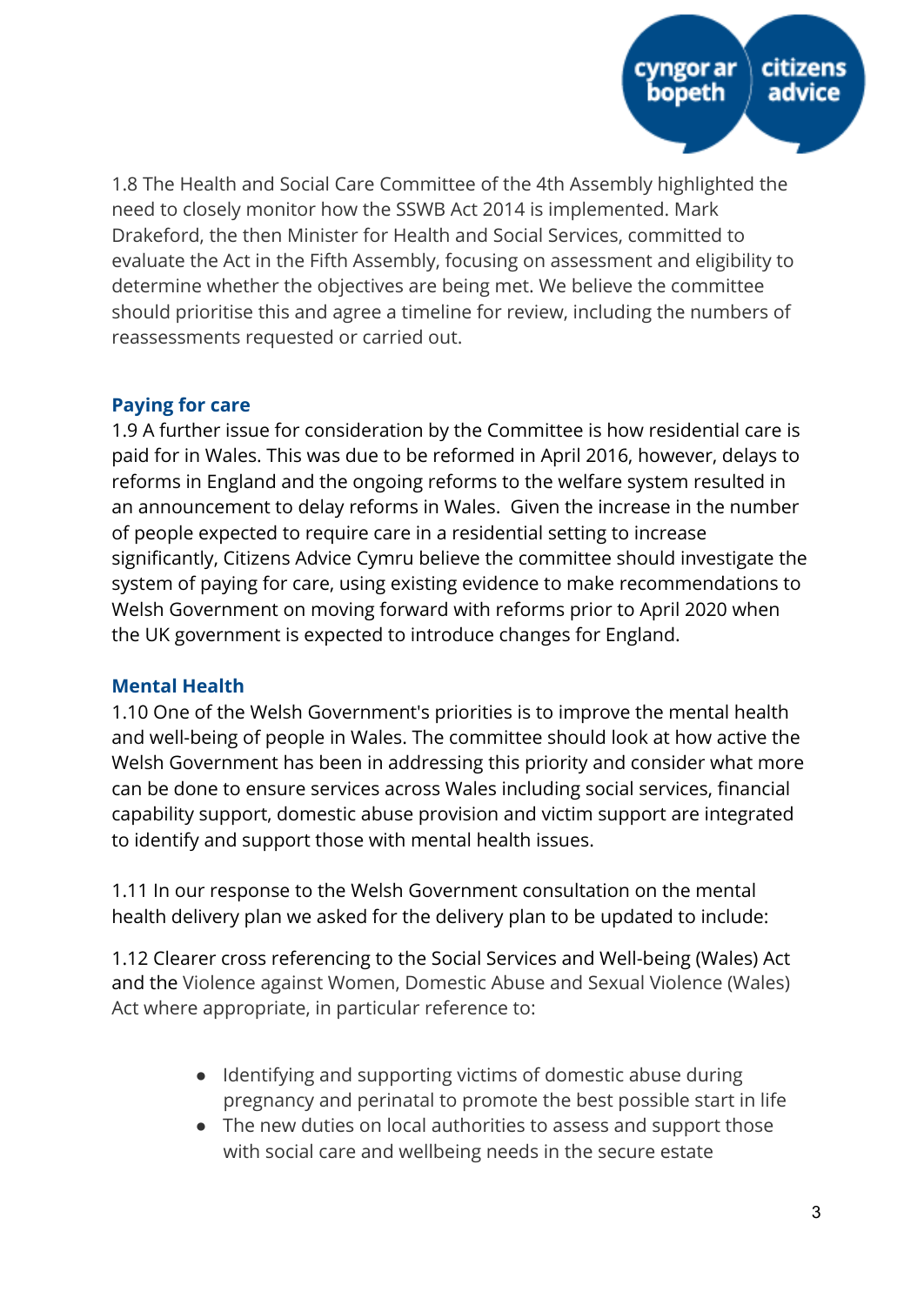

● The new role of information, advice and assistance services to promote health and wellbeing

1.13 Inclusion of debt and welfare benefits advice, information and support services as a preventative measure and, in light of welfare reform, mitigating the affects on people with mental health problems.

# Sharing Good Practice

1.14 During our research we found some examples of good practice, whilst there are some existing forums for sharing good practice we feel more could be done to highlight and share the best examples of both process and practice that improves the provision of social care in Wales and enables practitioners and the public to learn about and share the best experiences and ways of working. The committee could become an advocate for encouraging the sharing of best practice and consider the best ways of promoting these examples across Wales.

# Well-being of Future Generations Act

1.15 The Well-being of Future Generations Act national indicators have now been agreed, the scrutiny of the indicators will be crucial in helping shape the national milestones. Of particular importance is the impact of financial capability/inclusion on people's health and well-being. The committee should keep a watching brief on the well-being indicators and scrutinise the Welsh Government's response to them, including the need to revise indicators and implement policy changes where necessary.

# Longer-term work programme

1.16 We support the areas outlined in the longer term work programme for the committee, in particular, the integration of health and social care services and primary care, and gambling addiction, including the provision of support services, and the steps that could be taken to reduce harm.

1.17 In recent years gambling has changed beyond recognition, in 2016 it is available 24/7 and viewed as an acceptable form of leisure. In times of austerity vulnerable groups are more likely to turn to risky behaviour as a way to escape their situation or to fund their lifestyle. Newport Citizens Advice offers a Gambling Support Service providing free advice and information for anyone who is worried about gambling. The service is available to those experiencing problems with gambling, family and friends and anyone who may be at risk of developing a problem. We would be happy to discuss this service in more detail should the committee undertake an inquiry into gambling addiction.